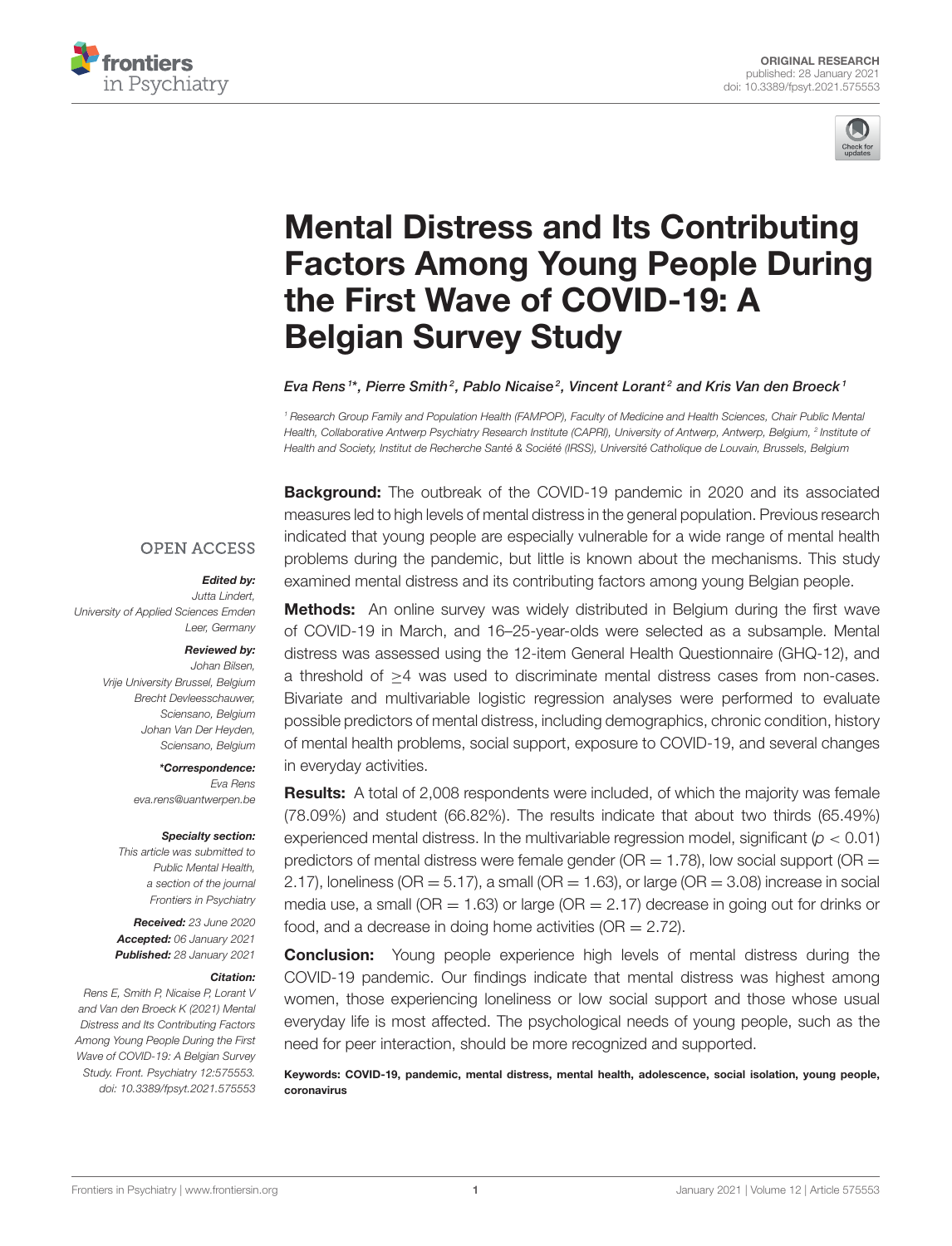# INTRODUCTION

The outbreak of COVID-19 impacted the whole world in 2020, as it was the first time that a new strain of coronavirus was declared a pandemic. Coronaviruses usually cause mild to moderate upperrespiratory tract symptoms, but COVID-19 is one of the three coronaviruses that can cause severe and life-threatening infection in humans [\(1\)](#page-6-0). Globally, measures were taken to "flatten the curve," that is, to avoid an overburdened healthcare and further spreading of the virus [\(2\)](#page-6-1). Social distancing strategies led to stayat-home orders, closing of non-essential businesses and schools, and canceling of events. By the first week of April, half of the world's population was in some form of quarantine [\(3\)](#page-6-2).

The COVID-19 pandemic and its associated measures inevitably affected the mental health of the general population. Several studies assessed the psychological impact on the general public, and reviews confirm that well-being is lower with higher scores of depression, anxiety, and stress compared to baseline measures [\(4,](#page-6-3) [5\)](#page-6-4). Researchers suggested that children and young people could be disproportionally affected during the pandemic because of several reasons, such as increased pressure on families, decreased peer contact, decreased social activities, and closure of schools, universities and support services [\(6,](#page-6-5) [7\)](#page-6-6). Several studies indicate that young age is indeed a risk factor for a wide range of mild to severe mental health problems during disease outbreaks, such as depressive disorders and anxiety-related disorders [\(8–](#page-6-7) [19\)](#page-7-0). While the level of mental distress is even under normal circumstances generally high among young people, a longitudinal study demonstrated that young people even experienced the steepest increase of mental distress during the COVID-19 pandemic [\(15\)](#page-7-1). One explanation is that adolescents are highly affected by social deprivation because of a heightened need for peer interaction and an increased risk of perceived social isolation [\(20,](#page-7-2) [21\)](#page-7-3). While the use of digital technologies might mitigate some of the negative effects of social distancing, young people's affinity with social media might also pose a threat to their wellbeing when they are confronted with information overload and "fake news," which is especially detrimental during global crises [\(22,](#page-7-4) [23\)](#page-7-5).

Besides young age, some other risk factors seem related to mental health problems during the COVID-19 pandemic. Most of these are factors are pre-existing factors, such as female gender, lower socio-economic status and low social support [\(8,](#page-6-7) [15,](#page-7-1) [16,](#page-7-6) [18,](#page-7-7) [19,](#page-7-0) [24](#page-7-8)[–28\)](#page-7-9). Other risk factors are specifically linked to the COVID-19 pandemic, such as having an infected relative [\(8,](#page-6-7) [19,](#page-7-0) [25,](#page-7-10) [26\)](#page-7-11).

This study aims to contribute to a better understanding of the associated factors of mental distress among 16–25-yearolds during the beginning of the first wave of the COVID-19 pandemic in Belgium. Specially, we were interested in the impact of lockdown-related changes in various life domains which are relevant for youth, such as changes in social media use, time spent at home and the frequency of several social and leisure activities. We hypothesized that those reporting the highest impact on their everyday life would also be the ones experiencing the most mental distress. Moreover, we expected young people from vulnerable groups to be highly affected, such as those with a chronic disease or who consulted a professional for mental health problems in the past. Finally, we also expected loneliness and a lack of social support to contribute to mental distress.

# **METHODS**

# Study Design

An online web survey was distributed in Belgium through social media and national news outlets during the beginning of the first wave of the COVID-19 pandemic in 2020. The Belgian government took the first restriction measures on March 13th, as schools, bars and restaurants were closed. Five days later, a lockdown was declared and non-essential journeys and social gatherings were prohibited. The survey was opened 2 days after the start of the lockdown, on March 20th. The survey was named "Covid and I," was aimed at the general population and was available in English, French, and Dutch. After 3 weeks, 21,734 respondents filled in the survey. For our research question, all 2,085 respondents aged between 16 and 25 years old were selected. All 77 cases with missing data were filtered out, resulting in a total of 2,008 respondents.

Informed consent was obtained from all participants. The Belgian Law does not require an approval from an Ethical Board for an online survey with the general population.

## **Measures**

### Mental Distress

The 12-item General Health Questionnaire (GHQ-12) was used for the assessment of mental distress. The GHQ-12 is a short, validated scale for detecting non-specific mental disturbance in the general population and is suitable for young people [\(29–](#page-7-12) [31\)](#page-7-13). We used the GHQ-scoring method (i.e., 0 0 1 1) which yields an overall score ranging from 0 to 12, with higher scores indicating higher mental distress. We used a threshold of  $\geq$ 4 to discriminate mental distress cases from non-cases, based on prior research indicating discriminant validity is optimal at this cut-off point [\(32\)](#page-7-14).

#### Predictor Variables

Demographic characteristics included age, gender, student status, and living alone or not. Respondents were asked if they have a chronic condition and whether or not they consulted a professional for mental health reasons in the last 12 months.

Social support was measured using the 3-item Oslo Social Support Scale (OSSS-3) and sum scores were operationalized into three categories: poor support (3–8), moderate support (9– 11), and strong support (12–14) [\(33\)](#page-7-15). Loneliness was measured using an adapted version of the UCLA 3-item Loneliness scale with a four-point Likert scale ("never," "once in a while," "fairly often," and "very often"), yielding a score from 0 to 9 [\(34,](#page-7-16) [35\)](#page-7-17). Respondents with a score  $\geq$ 6 were categorized as experiencing a high level of loneliness.

Exposure to COVID-19 was considered present when someone reported having a current or past COVID-19 infection, or when one has a family member who has a current or past COVID-19 infection. As for the change in time spent at home, respondents indicated their usual (i.e., before the outbreak of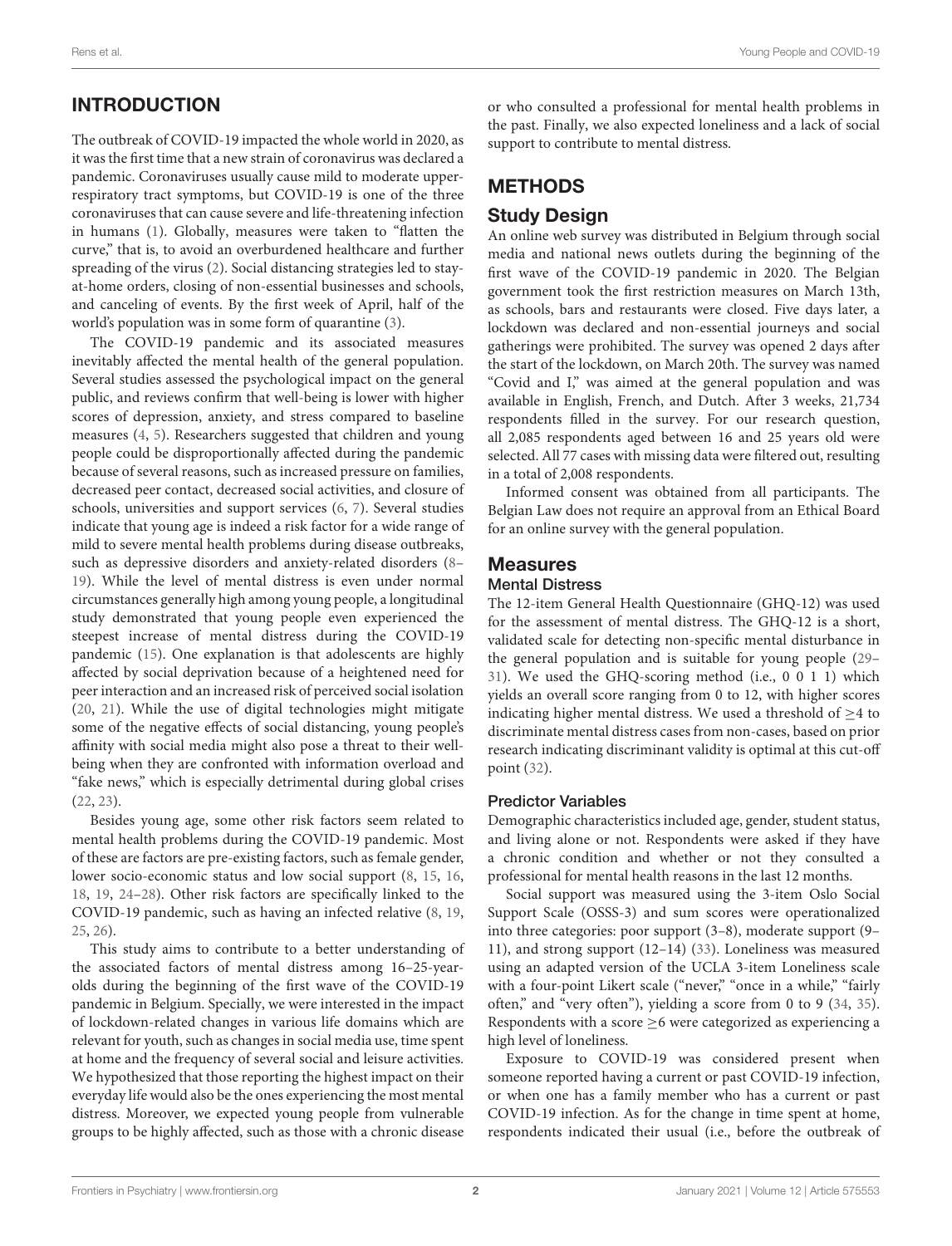COVID-19) and current time at home, dichotomized as "part of the day" vs. "whole day" and a variable was constructed expressing whether there was a change in time at home or not.

Respondents indicated their usual and current daily social media use, categorized as "<3 h," "between 3 and 6 h," and "more than 6 h." Then, three categories were distinguished based on the difference between usual and current use: no increase, small increase (change of one category), and large increase (change of two categories) in social media use.

Finally, change in everyday life was measured by assessing the impact on the following activity types: visiting relatives and friends, going out for drinks or food (to a pub, party, ...), practicing sports or hobbies, and doing home activities (reading a book, watching a movie, . . . ). Respondents indicated their usual and current activity level for the separate activities ("never/0 times a week," "once a week," "2–3 times a week," and "more than 4 times a week"), and responses were scored from 1 to 4, respectively. Per activity type, the current level score was subtracted from the usual level score, resulting in variables representing the difference between the pre-COVID-19 and current activity level. For "visiting friends and relatives" and "going out for drinks and food," three categories were distinguished: no decrease, small decrease (i.e., one category change) and large decrease (i.e., more than one category change), as an increase of these activities doesn't make sense in light of the social distancing measures. For the variables "practicing sports or hobbies" and "doing home activities," both directions of change were included: no change, a decrease or an increase of the activity.

## Statistical Analyses

Sample characteristics and the prevalence of mental distress are described using percentages and means. Cross tabulations were used to explore associations between GHQ caseness and demographics. No weights were applied to the data set. This decision was made because the weights for male respondents would be large  $(>2)$  when striving for a balanced data set, resulting in highly reduced accuracy and possibly even more bias.

Logistic regressions were used to predict the odds of experiencing significant mental distress, i.e., to discriminate between GHQ-cases and non-cases. First, bivariate associations were assessed between each potential predictor and mental distress, expressed as crude odds ratios (COR) and corresponding 99% confidence intervals (99% CI). Second, variables with a Wald test  $p < 0.100$  in bivariate analyses were included in a multivariable logistic regression model and adjusted odds ratios (AOR) with a 99% CI were estimated. No interactions were included because we wanted to focus on the main effects and the model already included a substantial amount of predictors. Collinearity diagnostics were assessed using VIFs in a linear regression model with the total GHQ-score as the dependent variable, and revealed no collinearity. In all analyses, independent variables with a Wald test  $p < 0.010$  were taken as significant predictors of mental distress.

## RESULTS

## Sample Characteristics

**[Table 1](#page-3-0)** shows the demographic sample characteristics and descriptive data of all predictors and the outcome. A total of 2,008 respondents aged 16–25 years old completed the survey, with a mean age of 22.27 years old  $(SD = 2.29)$ . Most of the respondents filled in the questionnaire in French (84.76%), which suggests that the majority of the participants are from the Walloon part of Belgium or from Brussels. 12.35% of the respondents filled in the questionnaire in Dutch and 2.9% in English. The majority of the sample is female (78.09%), student (66.83%), and lives together with others (92.78%). Only 4 respondents (0.20%) were infected with COVID-19, but about one in 10 (10.71%) reported having an infected relative. 23.16% consulted a professional in the last 12 months for mental health reasons, and 12.70% reports having a chronic condition. The mean GHQ-12 score was 5.38 (SD = 3.45) and approximately two thirds (65.49%) of the respondents scored 4 or higher, indicating that the level of mental distress is generally high in the sample.

Before the lockdown, only 3.49% of the respondents report being at home the whole day, whereas this is the case for 87.00% of the respondents during the lockdown. There was an increase in time at home for 83.52% of the sample. Before the lockdown, 53.19% of respondents used social media < 3 h a day, 42.48% between 3 and 6 h a day, and only 4.33% for more than 6 h a day. During the lockdown, only 13.99% of respondents used social media  $<$  3 h a day, 47.61% between 3 and 6 h a day, and 38.40% for more than 6 h a day. Overall, there was no increase in social media use for 34.96% of the sample (only 1.59% reported a small decrease), a small increase for 54.23% of the sample, and a large increase for 9.81% of the sample. Frequency distributions of the four activity types before and during the lockdown are presented in **[Table 2](#page-3-1)**.

## Predictors of Mental Distress

Prevalence estimates of mental distress within each predictor category together with the results of the logistic regression analyses are presented in **[Table 3](#page-4-0)**. Risk factors found to be significantly associated with being a GHQ-case in bivariate analyses included the female gender ( $OR = 1.61$ , 99% CI 1.21– 2.14), having had a mental health consultation in the last 12 months ( $OR = 1.63$ , 99% CI 1.20–2.21), experiencing moderate  $(OR = 1.55, 99\% \text{ CI } 1.12 - 2.13)$  or low social support  $(OR = 2.97, 1.12)$ 99% CI 2.05–4.33), experiencing loneliness (OR = 6.41, 99% CI 4.54–9.06), experiencing a change in one's daily time at home  $(OR = 1.58, 99\% \text{ CI } 1.15 - 2.17)$ , experiencing a small  $(OR = 1.94, 1.15)$ 99%CI 1.50–2.51) or large (OR = 4.97, 99% 2.86–8.64) increase in one's social media use, a large decrease in the frequency of going out for drinks or food (OR = 1.82, 99% 1.23–2.71), a decrease in practicing sports or hobbies ( $OR = 1.50$ , 99% CI 1.14–1.98), and a decrease in doing home activities (OR = 2.89, 99% CI 1.51–5.88).

Variables with  $p < 0.100$  in the crude analyses were fitted in the multivariable logistic regression model, resulting in a model with 12 predictors: gender, chronic condition, prior mental health consultation, social support, loneliness, exposure to COVID-19,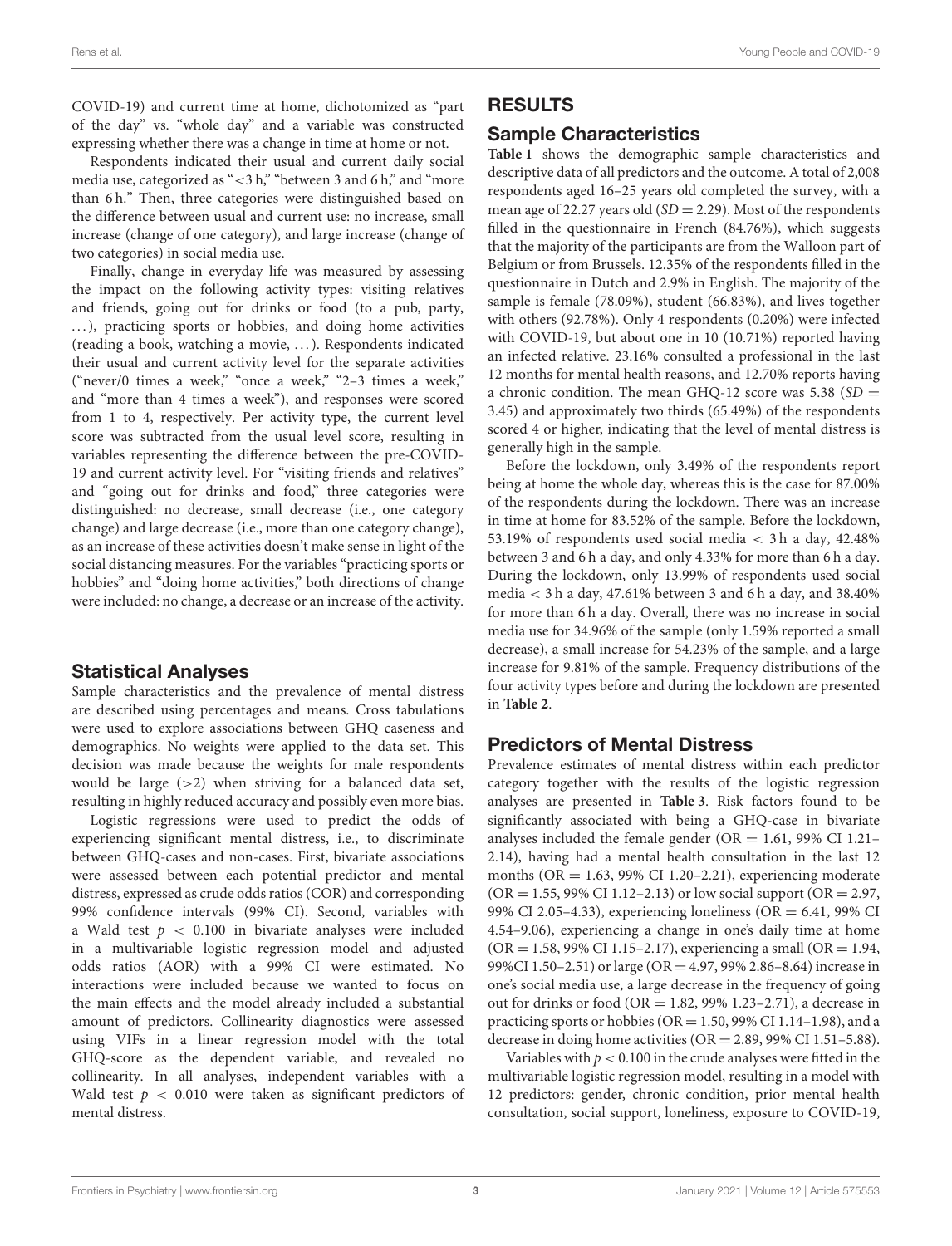<span id="page-3-0"></span>**TABLE 1** | Demographics and descriptive characteristics of the predictors  $(N =$ 2,008).

| <b>Variable</b>                      | $\frac{0}{0}$ |
|--------------------------------------|---------------|
| Mental distress (GHQ score $\geq$ 4) | 65.49         |
| Age                                  |               |
| $16 - 21$                            | 33.12         |
| $22 - 25$                            | 66.88         |
| Female                               | 78.09         |
| Student                              | 66.82         |
| Living alone                         | 7.22          |
| Chronic condition                    | 12.70         |
| Prior mental health consultation     | 23.16         |
| Social support                       |               |
| High                                 | 17.18         |
| Moderate                             | 53.34         |
| Low                                  | 29.48         |
| <b>Experiencing loneliness</b>       | 32.42         |
| Exposure to COVID-19                 | 11.30         |
| Increase in time at home             | 83.52         |
| Social media use                     |               |
| No increase                          | 34.96         |
| Small increase                       | 55.23         |
| Large increase                       | 9.81          |
| Visiting friends and relatives       |               |
| No decrease                          | 13.94         |
| Small decrease                       | 20.27         |
| Large decrease                       | 65.79         |
| Going out                            |               |
| No decrease                          | 11.35         |
| Small decrease                       | 48.16         |
| Large decrease                       | 40.49         |
| Sports or hobbies                    |               |
| Decrease                             | 44.67         |
| No change                            | 35.86         |
| Increase                             | 19.47         |
| Home activities                      |               |
| Decrease                             | 5.58          |
| No change                            | 60.91         |
| Increase                             | 33.52         |

change in time at home, change in social media use, change in going out for drinks or food, and change in frequency of practicing sports or hobbies and home activities. The results indicated the adjusted odds of experiencing mental distress were higher among women (OR = 1.78, 99% CI 1.29-2.46), among those experiencing loneliness ( $OR = 5.17$ , 99% CI 3.60-7.44) or low social support ( $OR = 2.17$ , 99% CI 1.42–3.29), and among those with a small (OR = 1.63, 99% CI 1.22–2.17) or large (OR = 3.08, 99% CI 1.70–5.61) increase in social media use, a small (OR  $= 1.63, 99\% \text{ CI } 1.04 - 2.52$ ) or large (OR  $= 2.17, 99\% \text{ CI } 1.35 - 3.48$ ) decrease in going out for drinks or food and a decrease in doing home activities (OR = 2.72, 99% CI 1.30–5.67).

<span id="page-3-1"></span>TABLE 2 | Percentual distribution of frequency levels for different activity types before and during the COVID-19 pandemic ( $N = 2,008$ ).

|                        | Visits |       | Going out Sports or hobbies Home activities |       |
|------------------------|--------|-------|---------------------------------------------|-------|
| Before lockdown        |        |       |                                             |       |
| 0 times/week           | 1.69   | 10.31 | 10.31                                       | 1.29  |
| 1 time/week            | 9.51   | 48.66 | 31.62                                       | 12.10 |
| 2–3 times/week         | 32.82  | 34.91 | 41.33                                       | 27.09 |
| >4 times/week          | 55.98  | 6.13  | 16.73                                       | 59.51 |
| <b>During lockdown</b> |        |       |                                             |       |
| 0 times/week           | 59.76  | 98.46 | 37.05                                       | 1.49  |
| 1 time/week            | 25.20  | 1.15  | 19.02                                       | 1.84  |
| 2-3 times/week         | 7.52   | 0.35  | 25.45                                       | 10.91 |
| >4 times/week          | 7.52   | 0.05  | 18.48                                       | 85.76 |

## **DISCUSSION**

This study aimed to describe mental distress and its associated factors among 16–25-year-olds during the beginning of the COVID-19 pandemic in Belgium. An internet survey was widely distributed from mid-March to early April 2020, while the country was in lockdown. A first observation is that the prevalence of mental distress in the sample was very high, as approximately two thirds (65.49%) had a GHQ-12 score of 4 or higher.

As a comparison, only about one in three (36.7%) of young people aged 16–24 experienced significant mental distress (GHQ  $\geq$  4) during the first wave of the COVID-19 pandemic in a probability sample of the UK general population [\(15\)](#page-7-1). So, either Belgian youth is remarkably more distressed than UK youth, or the use of a non-probability sample caused a large bias. Another explanation for the extreme level of mental distress in Belgian youth is that the survey was completed at the early beginning of the pandemic which may have caused an emotional "spike," while the UK survey was taken from mid- to late April.

As a pre-COVID-19 reference, 17% of Belgian 15–24-yearolds experienced significant mental distress in 2018, and a metaanalysis estimated that one in four adolescents (defined as 10–19 years old) had a score of 4 or higher on the GHQ-12 worldwide [\(36,](#page-7-18) [37\)](#page-7-19). This suggests that ∼3-fold increase of mental distress in Belgian transition age youth occurred during the outbreak of COVID-19. A similar conclusion was reached in another study on mental health during the beginning of the COVID-19 pandemic in Belgium, in which an online survey sample was used and weighted to match the Belgian population: the authors found that the prevalence of anxiety disorders has doubled among 16–24-year-old boys and tripled among girls, and that the prevalence of depressive disorders has tripled among girls and even quadrupled among boys in that age group [\(38\)](#page-7-20). These are very alarming findings, but caution is needed in interpreting the increase in mental health problems, as non-probability samples were used during the COVID-19 pandemic.

Pierce et al. [\(39\)](#page-7-21) warned against the use of non-probability sampling in mental health surveys during the COVID-19 pandemic, as it inevitably introduces bias that cannot be fully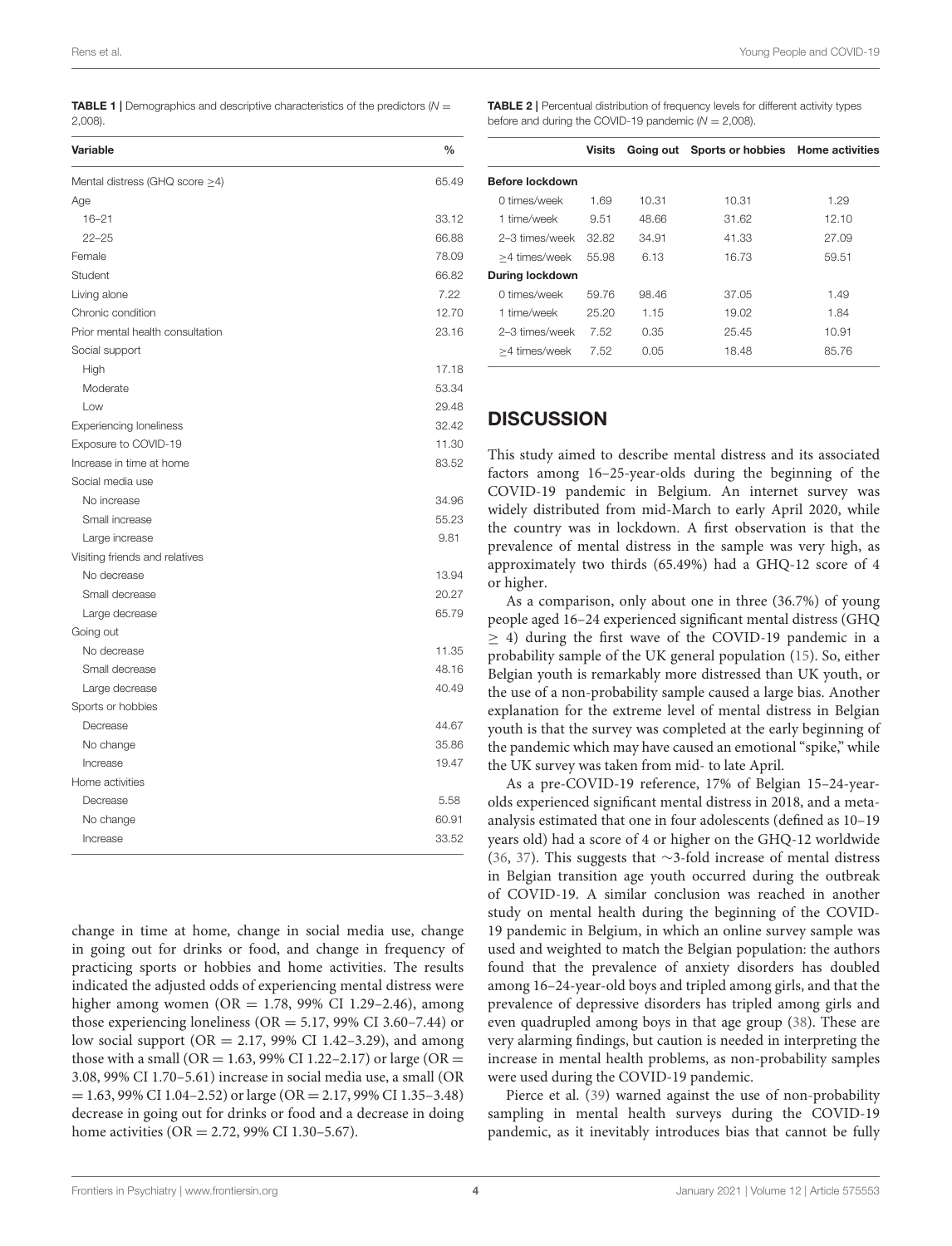<span id="page-4-0"></span>TABLE 3 | Prevalences of mental distress in each predictor category and the odds ratios and confidence intervals of mental distress in logistic regression analyses ( $N =$ 2,008).

| Predictor                            | % distress | COR          | 99% CI        | p       | <b>AOR</b>   | 99% CI        | р       |
|--------------------------------------|------------|--------------|---------------|---------|--------------|---------------|---------|
| Age                                  |            |              |               |         |              |               |         |
| $16 - 21$                            | 66.62      | $\mathbf{1}$ |               |         |              |               |         |
| $22 - 25$                            | 64.93      | 0.93         | $0.72 - 1.20$ | 0.454   |              |               |         |
| Gender                               |            |              |               |         |              |               |         |
| Male                                 | 56.82      | 1            |               |         | $\mathbf{1}$ |               |         |
| Female                               | 67.92      | 1.61         | $1.21 - 2.14$ | < 0.001 | 1.78         | $1.29 - 2.46$ | < 0.001 |
| Student status                       |            |              |               |         |              |               |         |
| No student                           | 64.11      | 1            |               |         |              |               |         |
| Student                              | 66.17      | 1.09         | $0.85 - 1.41$ | 0.362   |              |               |         |
| Living alone                         |            |              |               |         |              |               |         |
| No                                   | 65.32      | 1            |               |         |              |               |         |
| Yes                                  | 67.59      | 1.11         | $0.69 - 1.78$ | 0.581   |              |               |         |
| Chronic condition                    |            |              |               |         |              |               |         |
| No                                   | 64.8       | 1            |               |         | $\mathbf{1}$ |               |         |
| Yes                                  | 70.2       | 1.28         | $0.88 - 1.86$ | 0.091   | 1.16         | $0.76 - 1.76$ | 0.379   |
| Past mental health care consultation |            |              |               |         |              |               |         |
| No                                   | 63.06      | 1            |               |         | $\mathbf{1}$ |               |         |
| Yes                                  | 73.55      | 1.63         | $1.20 - 2.21$ | < 0.001 | 1.34         | $0.96 - 1.89$ | 0.026   |
| Social support                       |            |              |               |         |              |               |         |
| High                                 | 52.75      | 1            |               |         | $\mathbf{1}$ |               |         |
| Moderate                             | 63.31      | 1.55         | $1.12 - 2.13$ | 0.001   | 1.40         | $0.99 - 1.99$ | 0.014   |
| Low                                  | 76.86      | 2.97         | $2.05 - 4.33$ | < 0.001 | 2.17         | $1.42 - 3.29$ | < 0.001 |
| Loneliness                           |            |              |               |         |              |               |         |
| No                                   | 54.46      | $\mathbf{1}$ |               |         | $\mathbf{1}$ |               |         |
| Yes                                  | 88.46      | 6.41         | 4.54-9.06     | < 0.001 | 5.17         | $3.60 - 7.44$ | < 0.001 |
| Exposure to COVID-19                 |            |              |               |         |              |               |         |
|                                      | 64.74      | $\mathbf{1}$ |               |         | $\mathbf{1}$ |               |         |
| No<br>Yes                            | 71.37      | 1.36         | $0.91 - 2.02$ | 0.049   | 1.28         | $0.82 - 1.99$ | 0.148   |
| Increase in time at home             |            |              |               |         |              |               |         |
|                                      |            |              |               |         |              |               |         |
| No                                   | 56.50      | 1            |               |         | $\mathbf{1}$ |               |         |
| Yes<br>Social media use              | 67.27      | 1.58         | $1.15 - 2.17$ | < 0.001 | 1.20         | $0.84 - 1.71$ | 0.197   |
|                                      |            |              |               |         |              |               |         |
| No increase                          | 53.85      | 1            |               |         | $\mathbf{1}$ |               |         |
| Small increase                       | 69.34      | 1.94         | $1.50 - 2.51$ | < 0.001 | 1.63         | $1.22 - 2.17$ | < 0.001 |
| Large increase                       | 85.28      | 4.97         | 2.86-8.64     | < 0.001 | 3.08         | 1.70-5.61     | < 0.001 |
| Visiting friends and relatives       |            |              |               |         |              |               |         |
| No decrease                          | 61.07      | $\mathbf{1}$ |               |         | $\mathbf{1}$ |               |         |
| Small decrease                       | 61.18      | 1.00         | $0.67 - 1.51$ | 0.977   | 0.94         | $0.59 - 1.50$ | 0.738   |
| Large decrease                       | 67.75      | 1.34         | $0.94 - 1.90$ | 0.032   | 1.09         | $0.73 - 1.64$ | 0.579   |
| Going out                            |            |              |               |         |              |               |         |
| No decrease                          | 55.70      | $\mathbf{1}$ |               |         | $\mathbf{1}$ |               |         |
| Small decrease                       | 64.32      | 1.43         | $0.98 - 2.11$ | 0.016   | 1.63         | $1.04 - 2.52$ | 0.005   |
| Large decrease                       | 69.62      | 1.82         | $1.23 - 2.71$ | < 0.001 | 2.17         | 1.35-3.48     | < 0.001 |
| Sports or hobbies                    |            |              |               |         |              |               |         |
| No change                            | 62.22      | $\mathbf{1}$ |               |         |              |               |         |
| Decrease                             | 71.24      | 1.50         | 1.14-1.98     | < 0.001 | 1.32         | $0.97 - 1.80$ | 0.019   |
| Increase                             | 58.31      | 0.85         | $0.61 - 1.18$ | 0.202   | 0.89         | $0.62 - 1.28$ | 0.394   |
| Home activities                      |            |              |               |         |              |               |         |
| No change                            | 63.70      |              |               |         |              |               |         |
| Decrease                             | 83.93      | 2.98         | $1.51 - 5.88$ | < 0.001 | 2.72         | 1.30-5.67     | < 0.001 |
| Increase                             | 65.68      | 1.09         | $0.84 - 1.41$ | 0.389   | 0.84         | $0.62 - 1.12$ | 0.116   |

COR, Crude Odds Ratio in bivariate analysis; AOR, Adjusted Odds Ratio in multivariable analysis; 99% CI, 99% Confidence Interval.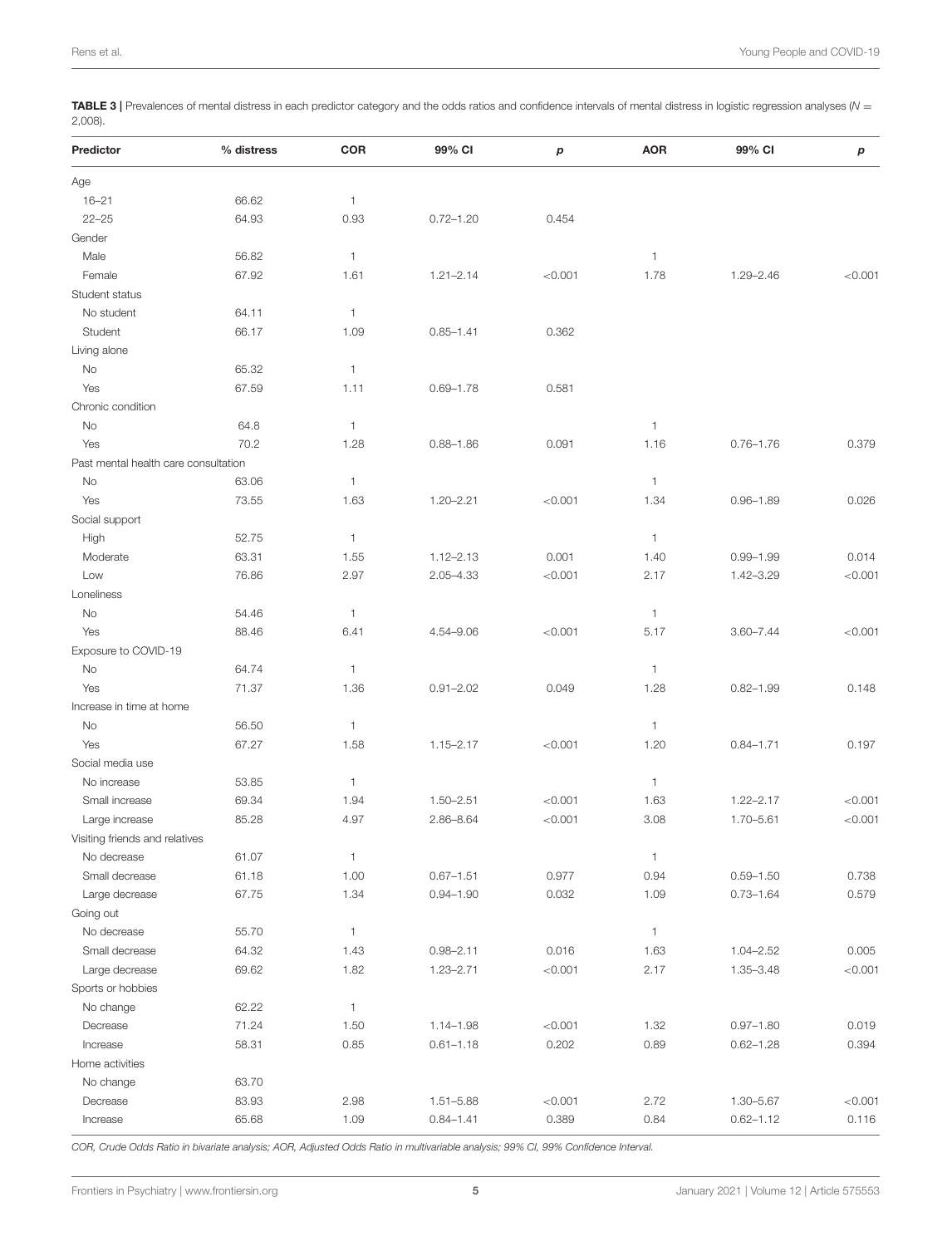controlled. Several of the following limitations can explain the extreme level of mental distress in the study. First, it is possible that the level of mental distress was already higher in the sample, even before the outbreak of COVID-19. Indeed, almost one in four participants reported past mental health problems and the majority of the participants were female. Importantly, late adolescent and young adult girls were found to experience more mental health problems in Belgium compared to boys [\(40\)](#page-7-22). The overrepresentation of girls in the sample may therefore give an overestimation of the true prevalence of mental distress among young people. We acknowledge that an internet-based sample is in general not representative, for example because of selfselection bias and because the most vulnerable may not be reached. Moreover, we have no reliable information about the place of residence, the ethnic group and the socio-economic status of the participants. Finally, we emphasize that a screening is not equal to a diagnosis, and that mental distress describes a wide range of troubling symptoms but is not equal to a clinical mental disorder. Notwithstanding these limitations, the level of mental distress in Belgian youth as reported in this study is striking and the study provides valuable insights about the contributing factors of mental distress among youth in transition age.

Ten percent more women compared to men were found to experience significant mental distress, and female gender was predictive for mental distress in both crude and multivariable analyses. This is in line with previous studies reporting the female gender as a risk factor for low psychological well-being during the COVID-19 pandemic [\(5,](#page-6-4) [24,](#page-7-8) [27,](#page-7-23) [28\)](#page-7-9). Notably, women report lower mental health compared to men even in normal conditions, but the pandemic is contributing to an even growing gender inequality [\(15\)](#page-7-1).

Previous research suggested that mental wellbeing is low among students and that the mental health effects of the pandemic are high in this group, but our findings indicate that student status is not predictive for mental distress [\(19,](#page-7-0) [26\)](#page-7-11). The high levels of mental health problems in student samples can therefore possibly be better explained by young age, rather than student status in itself. Moreover, little differences were found between 16–21-year-olds and 22–25-year-olds, and no effect of living alone was found.

We expected that vulnerable young people with a chronic condition or people who consulted a professional for mental health problems in the last 12 months would be highly affected by the pandemic, as previously demonstrated in a Turkish and Italian sample of the general population [\(8,](#page-6-7) [27\)](#page-7-23). However, both variables were no significant predictors at  $p < 0.01$  in the multivariable model. One possible explanation for the lack of association between the presence of a chronic condition and mental distress is that the young people with a chronic condition in our sample may not be heavily impaired, or are not at increased risk for developing complications when infected with COVID-19.

A history of mental health problems was significant in bivariate analysis, but was only marginally significant ( $p = 0.026$ ) when covariates were included. This is surprising, given that the majority of a sample of UK youth with mental health needs reported that the pandemic made their condition worse, and many mental health support services were unavailable during the pandemic [\(6\)](#page-6-5). A longitudinal case-control study found that the mental health of patients with a psychiatric disorder remained worse than those without a psychiatric disorder, but that the COVID-19 pandemic did not increase the symptom-severity [\(41\)](#page-7-24). A possible explanation for the lack of a strong association in our study is that the mental health problems for which they consulted a professional in the last 12 months are rather mild, or that these problems are already treated adequately. Moreover, there may be a high proportion of young people with pre-existing mental health problems who did not consult a professional for mental health reasons in the last 12 months.

As expected, young people who feel lonely or with low social support experience high mental distress. Social distancing rules should therefore go together with increased attention for social support and connectedness, especially as this can be an important buffer in times of adversity [\(42\)](#page-7-25). It is assumed that loneliness and a lack of social support cause mental distress, but the direction of the association is however unclear due to the cross-sectional design.

Some factors, such as having an infected relative or experiencing lockdown-related changes in one's daily life, are factors that are uniquely linked to the COVID-19 situation. Inconsistent findings have been reported as regards to the link between having an infected relative and mental distress [\(8,](#page-6-7) [19,](#page-7-0) [26,](#page-7-11) [27\)](#page-7-23). In this study, being infected with the virus or having an infected family member is not a predictor of mental distress. Few studies have explored the role of changes in one's daily life, but a mobile app study suggested that it is not the quarantine in itself, but rather the impact it has on one's regular daily life that predicts mental health problems [\(43\)](#page-7-26).

To our knowledge, this is the first study that examines the impact of changes in several everyday activities on youth mental health. The results indicate that some lifestyle changes contribute to mental distress in young people, while other changes are less relevant. Specifically, we found that an increase in the frequency of social media use, a decrease in going out for drinks or food and a decrease in doing home activities significantly predicted mental distress, while changes in time spent at home, visiting friends and relatives, and practicing sports or hobbies did not.

While previous research identified high social media use as a risk factor for anxiety and depression, the relationship may be more complex than initially thought [\(19,](#page-7-0) [44,](#page-7-27) [45\)](#page-7-28). It is possible that excessive use of social media only affects those who, under regular circumstances, do not use social media that often. This idea is supported by the finding that the odds of mental distress were 3 fold greater among those with a large (i.e., more than 3 h) increase in social media use compared to before the pandemic. Further research is needed to confirm this hypothesis and to examine whether the type and content of the social media exposure matters. For example, social media use can even be beneficial in some cases, as previous findings indicated that social media can also provide informational, emotional, and peer support [\(45\)](#page-7-28).

The significant effect of a large decrease in going out for food or drinks can be explained by the importance of this activity for some young people. Transition age is often a period of freedom and leisure before taking up adult responsibilities.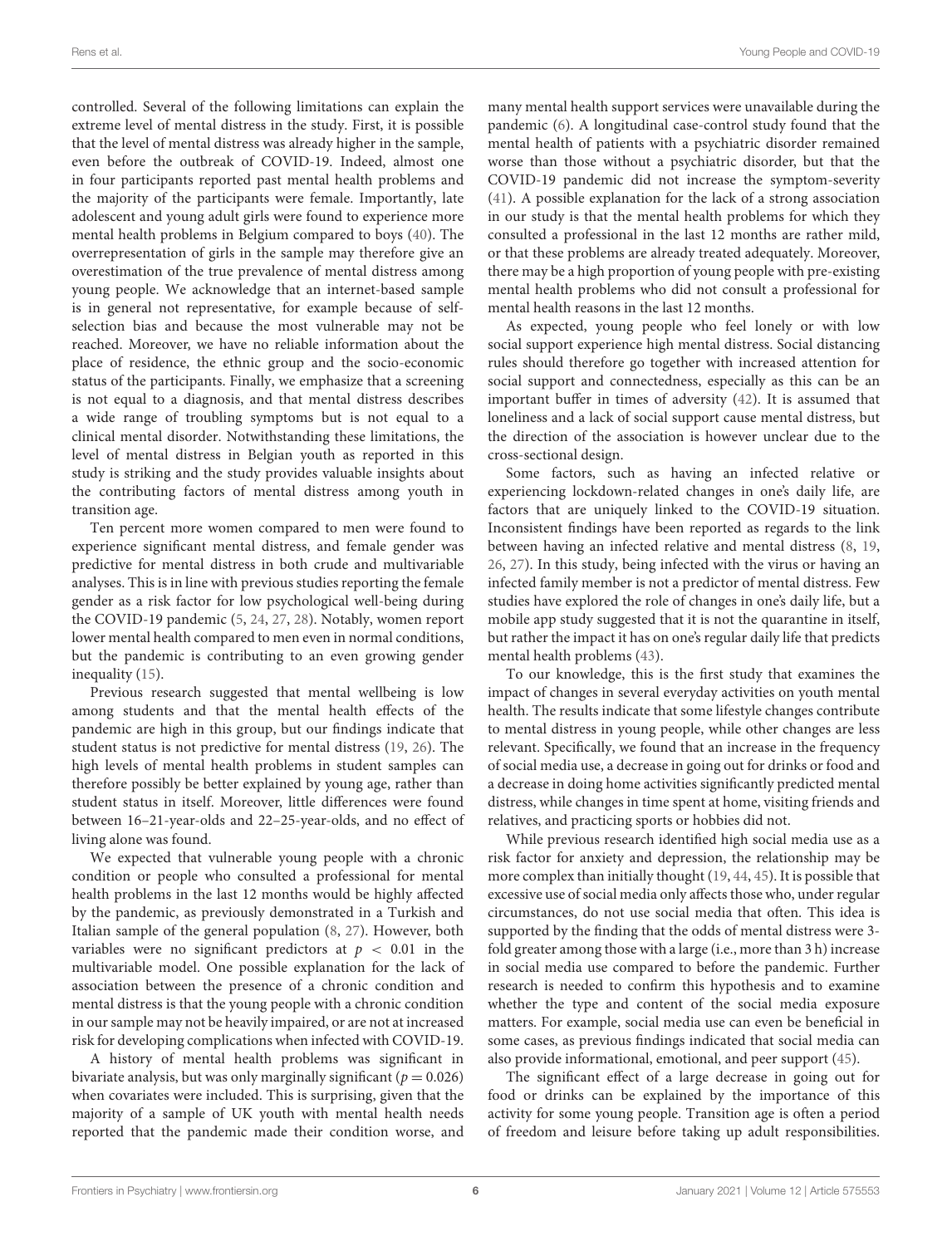For example, nightlife is important for some young people. The findings indicate that mental distress is highest among those who usually go out to meet peers more than once a week. It can be assumed that this subgroup of outgoing young people is characterized by high sensation-seeking, and that the lack of sensation causes distressing boredom. This idea is supported by research which found that the COVID-19 measures feel more unnatural for extravert people, leading to higher decreases in mental wellbeing and social connectedness as compared to introvert people [\(46,](#page-7-29) [47\)](#page-8-0).

Finally, a decrease in home activities was present for only a small minority of the sample and significantly predicted mental distress. The mechanisms remain unclear, but the fear and stress may be paralyzing for some people, causing them to stop doing relaxing activities. A decrease in practicing sports or hobbies was only marginally significantly contributing to mental distress, while other studies found an association between an increase of sedentary behavior and poorer mental health [\(48,](#page-8-1) [49\)](#page-8-2). It is possible that the association was less pronounced in this study because not all hobbies entail physical activity, and not all physical activity is categorized as sport (e.g., going for a walk). Nevertheless, governments should allow and facilitate physical activity in times of adversity, as sedentary behavior threatens both physical and mental health.

In conclusion, Belgian youth is clearly troubled by the COVID-19 pandemic and the associated social distancing measures. Mental distress among Belgian 16–25-year-olds was very high during the first wave of the pandemic. Female gender, low social support, high loneliness and changes in social media use, going out for drinks or food and doing home activities were found to be contributing to mental distress. Fortunately, the mental health consequences of the pandemic are widely recognized and studied. Young people were however an often forgotten group in the COVID-19 pandemic, because most attention went in the first place to the elderly at risk. While young people are at low risk for the physical effects of COVID-19, young age is an important correlate of low mental health during the pandemic. We call for increased attention to the psychological needs of young people, for whom the effects of social deprivation and the disruption of everyday life are particularly detrimental.

## **REFERENCES**

- <span id="page-6-0"></span>1. World Health Organization. Q&A on Coronavirus Disease (COVID-19). World Health Organization (2020). Available online at: [https://](https://www.who.int/emergencies/diseases/novel-coronavirus-2019/question-and-answers-hub/q-a-detail/q-a-coronaviruses) [www.who.int/emergencies/diseases/novel-coronavirus-2019/question](https://www.who.int/emergencies/diseases/novel-coronavirus-2019/question-and-answers-hub/q-a-detail/q-a-coronaviruses)[and-answers-hub/q-a-detail/q-a-coronaviruses](https://www.who.int/emergencies/diseases/novel-coronavirus-2019/question-and-answers-hub/q-a-detail/q-a-coronaviruses) (accessed June 10, 2020).
- <span id="page-6-1"></span>2. Anderson RM, Heesterbeek H, Klinkenberg D, Hollingsworth TD. How will country-based mitigation measures influence the course of the COVID-19 epidemic? Lancet[. \(2020\) 395:931–4. doi: 10.1016/S0140-6736\(20\)3](https://doi.org/10.1016/S0140-6736(20)30567-5) 0567-5
- <span id="page-6-2"></span>3. BBC. Coronavirus: The World in Lockdown in Maps and Charts. (2020). Available online at:<https://www.bbc.com/news/world-52103747> (accessed June 10, 2020).
- <span id="page-6-3"></span>4. Rajkumar RP. COVID-19 and mental health: a review of the existing literature. Asian J Psychiatry. (2020) 52:102066. doi: [10.1016/j.ajp.2020.102066](https://doi.org/10.1016/j.ajp.2020.102066)

Authorities should therefore aim to reduce the impact on public and personal life as much as is safely possible. Young people are a broad group and should be treated accordingly, for example by not only focusing on students. While it might be unethical to give young people certain privileges in complying with the measures, governments must allow self-development and peer contact in safe conditions. Some concrete decisions than can be made are to leave schools and universities open and to provide safe spaces for young people in unstable home environments. Those in the greatest need, such as women and people with no supportive network, should be targeted for counseling and social support. Studies investigating the aftermath of the COVID-19 pandemic should further contribute to the understanding of the long-term psychological effects of such a global disaster.

# DATA AVAILABILITY STATEMENT

The raw data supporting the conclusions of this article will be made available by the authors, without undue reservation.

# ETHICS STATEMENT

Ethical review and approval was not required as it is a population-based, online survey without the collection of personal data, which is in accordance with the local legislation and institutional requirements. Participants were provided with the legal information relating to consent, and online informed consent was obtained from all participants.

# AUTHOR CONTRIBUTIONS

PS, PN, VL, and KV designed the questionnaire and the online survey. ER organized the database, analyzed the data, and wrote the draft of manuscript. All authors contributed to and approved the submitted manuscript.

# FUNDING

This research was supported by a grant from the King Baudouin Foundation, Grant No.: 2020-J1812640-216406.

- <span id="page-6-4"></span>5. Vindegaard N, Benros ME. COVID-19 pandemic and mental health consequences: systematic review of the current evidence. Brain Behav Immun. (2020) 89:531–42. doi: [10.1016/j.bbi.2020.05.048](https://doi.org/10.1016/j.bbi.2020.05.048)
- <span id="page-6-5"></span>6. Lee J. Mental health effects of school closures during COVID-19. Lancet Child Adolesc Health. (2020) 4:421. doi: [10.1016/S2352-4642\(20\)30109-7](https://doi.org/10.1016/S2352-4642(20)30109-7)
- <span id="page-6-6"></span>7. Green P. Risks to children and young people during covid-19 pandemic. BMJ. (2020) 369:m1669. doi: [10.1136/bmj.m1669](https://doi.org/10.1136/bmj.m1669)
- <span id="page-6-7"></span>8. Mazza C, Ricci E, Biondi S, Colasanti M, Ferracuti S, Napoli C, et al. A nationwide survey of psychological distress among italian people during the COVID-19 pandemic: immediate psychological responses and associated factors. Int J Environ Res Public Health. (2020) 17:3165. doi: [10.3390/ijerph17093165](https://doi.org/10.3390/ijerph17093165)
- 9. Taylor MR, Agho KE, Stevens GJ, Raphael B. Factors influencing psychological distress during a disease epidemic: data from Australia's first outbreak of equine influenza. BMC Public Health. (2008) 8:347. doi: [10.1186/1471-2458-8-347](https://doi.org/10.1186/1471-2458-8-347)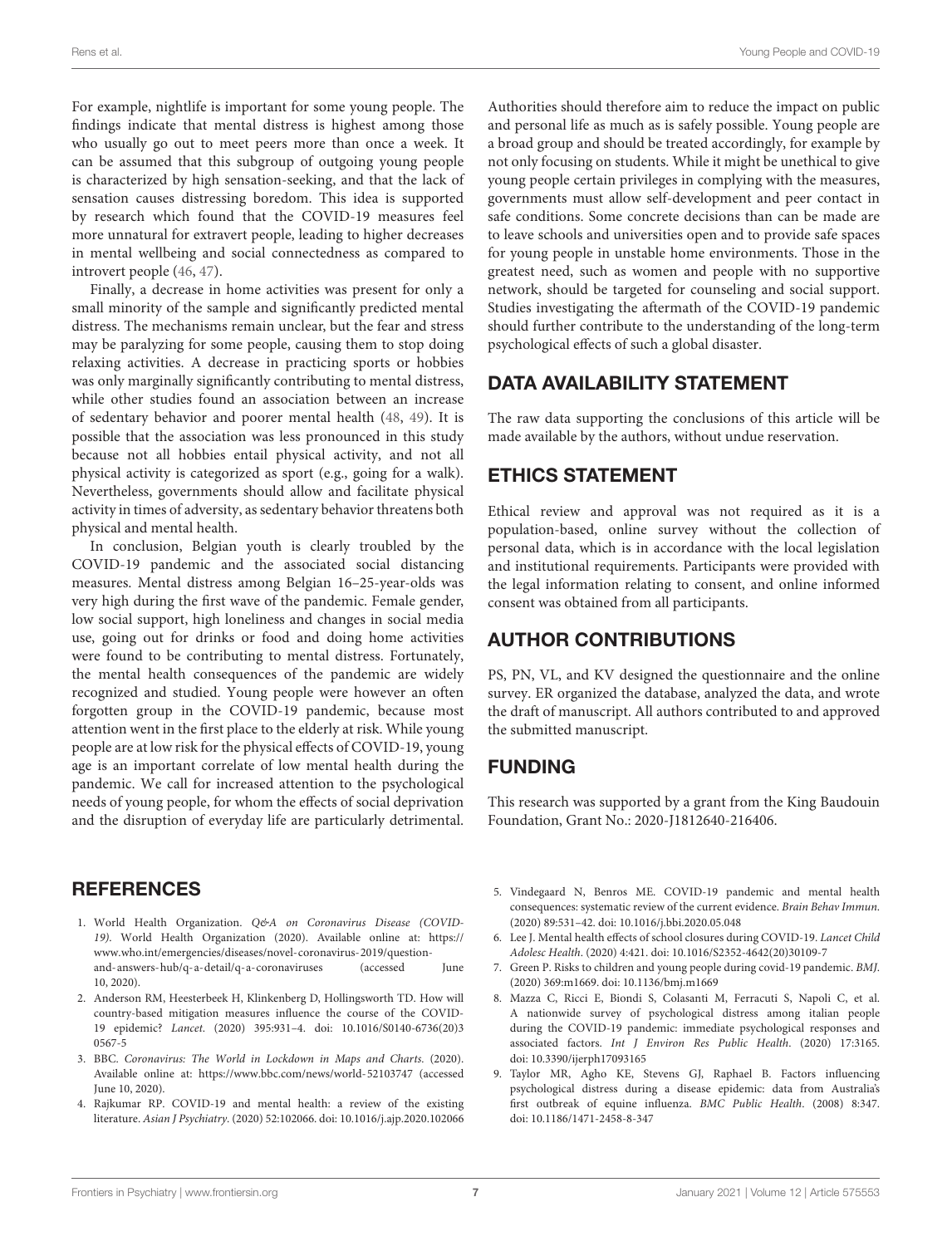- 10. Qiu J, Shen B, Zhao M, Wang Z, Xie B, Xu Y. A nationwide survey of psychological distress among Chinese people in the COVID-19 epidemic: implications and policy recommendations. Gen Psychiatry. (2020) 33:e100213. doi: [10.1136/gpsych-2020-100213](https://doi.org/10.1136/gpsych-2020-100213)
- 11. Sim K, Chan YH, Chong PN, Chua HC, Soon SW. Psychosocial and coping responses within the community health care setting towards a national outbreak of an infectious disease. J Psychosom Res. (2010) 68:195–202. doi: [10.1016/j.jpsychores.2009.04.004](https://doi.org/10.1016/j.jpsychores.2009.04.004)
- 12. Loades ME, Chatburn E, Higson-Sweeney N, Reynolds S, Shafran R, Brigden A, et al. Rapid systematic review: the impact of social isolation and loneliness on the mental health of children and adolescents in the context of COVID-19. J Am Acad Child Adolesc Psychiatry. (2020) 59:1218–39.e3. doi: [10.1016/j.jaac.2020.05.009](https://doi.org/10.1016/j.jaac.2020.05.009)
- 13. Huang Y, Zhao N. Mental health burden for the public affected by the COVID-19 outbreak in China: who will be the high-risk group? Psychol Health Med. (2020) 26:23–34. doi: [10.1080/13548506.2020.1754438](https://doi.org/10.1080/13548506.2020.1754438)
- 14. Guessoum SB, Lachal J, Radjack R, Carretier E, Minassian S, Benoit L, et al. Adolescent psychiatric disorders during the COVID-19 pandemic and lockdown. Psychiatry Res. (2020) 291:113264. doi: [10.1016/j.psychres.2020.113264](https://doi.org/10.1016/j.psychres.2020.113264)
- <span id="page-7-1"></span>15. Pierce M, Hope H, Ford T, Hatch S, Hotopf M, John A, et al. Mental health before and during the COVID-19 pandemic: a longitudinal probability sample survey of the UK population. Lancet Psychiatry. (2020) 7:883–92. doi: [10.1016/S2215-0366\(20\)30308-4](https://doi.org/10.1016/S2215-0366(20)30308-4)
- <span id="page-7-6"></span>16. Li LZ, Wang S. Prevalence and predictors of general psychiatric disorders and loneliness during COVID-19 in the United Kingdom. Psychiatry Res. (2020) 291:113267. doi: [10.1016/j.psychres.2020.113267](https://doi.org/10.1016/j.psychres.2020.113267)
- 17. Huang Y, Zhao N. Generalized anxiety disorder, depressive symptoms and sleep quality during COVID-19 outbreak in China: a webbased cross-sectional survey. Psychiatry Res. (2020) 228:112954. doi: [10.1016/j.psychres.2020.112954](https://doi.org/10.1016/j.psychres.2020.112954)
- <span id="page-7-7"></span>18. Paulino M, Dumas-Diniz R, Brissos S, Brites R, Alho L, Simões MR, et al. COVID-19 in Portugal: exploring the immediate psychological impact on the general population. Psychol Health Med. (2020) 26:44–55. doi: [10.1080/13548506.2020.1808236](https://doi.org/10.1080/13548506.2020.1808236)
- <span id="page-7-0"></span>19. Cao W, Fang Z, Hou G, Han M, Xu X, Dong J, et al. The psychological impact of the COVID-19 epidemic on college students in China. Psychiatry Res. [\(2020\) 278:112934. doi: 10.1016/j.psychres.2020.](https://doi.org/10.1016/j.psychres.2020.112934) 112934
- <span id="page-7-2"></span>20. Orben A, Tomova L, Blakemore S-J. The effects of social deprivation on adolescent development and mental health. Lancet Child Adolesc Health. (2020) 4:634–40. doi: [10.1016/S2352-4642\(20\)30186-3](https://doi.org/10.1016/S2352-4642(20)30186-3)
- <span id="page-7-3"></span>21. Qualter P, Vanhalst J, Harris R, Van Roekel E, Lodder G, Bangee M, et al. Loneliness across the life span. Perspect Psychol Sci. (2015) 10:250–64. doi: [10.1177/1745691615568999](https://doi.org/10.1177/1745691615568999)
- <span id="page-7-4"></span>22. Wang Y, McKee M, Torbica A, Stuckler D. Systematic literature review on the spread of health-related misinformation on social media. Soc Sci Med. (2019) 240:112552. doi: [10.1016/j.socscimed.2019.112552](https://doi.org/10.1016/j.socscimed.2019.112552)
- <span id="page-7-5"></span>23. Gao J, Zheng P, Jia Y, Chen H, Mao Y, Chen S, et al. Mental health problems and social media exposure during COVID-19 outbreak. PLoS ONE. (2020) 15:e0231924. doi: [10.1371/journal.pone.0231924](https://doi.org/10.1371/journal.pone.0231924)
- <span id="page-7-8"></span>24. Liu N, Zhang F, Wei C, Jia Y, Shang Z, Sun L, et al. Prevalence and predictors of PTSS during COVID-19 outbreak in China hardesthit areas: gender differences matter. Psychiatry Res. (2020) 287:112921. doi: [10.1016/j.psychres.2020.112921](https://doi.org/10.1016/j.psychres.2020.112921)
- <span id="page-7-10"></span>25. Chen S, Cheng Z, Wu J. Risk factors for adolescents' mental health during the COVID-19 pandemic: a comparison between Wuhan and other urban areas in China. Global Health[. \(2020\) 16:1–11. doi: 10.1186/s12992-020-](https://doi.org/10.1186/s12992-020-00627-7) 00627-7
- <span id="page-7-11"></span>26. Wang C, Pan R, Wan X, Tan Y, Xu L, Ho CS, et al. Immediate psychological responses and associated factors during the initial stage of the 2019 coronavirus disease (COVID-19) epidemic among the general population in China. Int J Environ Res Public Health. (2020) 17:1729. doi: [10.3390/ijerph17051729](https://doi.org/10.3390/ijerph17051729)
- <span id="page-7-23"></span>27. Özdin S, Bayrak Özdin S. Levels and predictors of anxiety, depression and health anxiety during COVID-19 pandemic in Turkish society: the importance of gender. Int J Soc Psychiatry. (2020) 66:504–11. doi: [10.1177/0020764020927051](https://doi.org/10.1177/0020764020927051)
- <span id="page-7-9"></span>28. Wang C, Pan R, Wan X, Tan Y, Xu L, McIntyre RS, et al. A longitudinal study on the mental health of general population during the COVID-19 epidemic in China. Brain Behav Immun. (2020) 87:40–8. doi: [10.1016/j.bbi.2020.04.028](https://doi.org/10.1016/j.bbi.2020.04.028)
- <span id="page-7-12"></span>29. Goldberg DP, Gater R, Sartorius N, Ustun TB, Piccinelli M, Gureje O, et al. The validity of two versions of the GHQ in the WHO study of mental illness in general health care. Psychol Med. (1997) 27:191–7. doi: [10.1017/S0033291796004242](https://doi.org/10.1017/S0033291796004242)
- 30. Goldberg D, Williams P. GHQ: A User's Guide to the General Health Questionnaire. Bershire: Nfer-Nelson (1988). p. 1–129.
- <span id="page-7-13"></span>31. Banks MH. Validation of the General Health Questionnaire in a young community sample. Psychol Med. (1983) 13:349–53. doi: [10.1017/S0033291700050972](https://doi.org/10.1017/S0033291700050972)
- <span id="page-7-14"></span>32. Lundin A, Åhs J, Åsbring N, Kosidou K, Dal H, Tinghög P, et al. Discriminant validity of the 12-item version of the general health questionnaire in a Swedish case-control study. Nord J Psychiatry. (2017) 71:171–9. doi: [10.1080/08039488.2016.1246608](https://doi.org/10.1080/08039488.2016.1246608)
- <span id="page-7-15"></span>33. Kocalevent R-D, Berg L, Beutel ME, Hinz A, Zenger M, Härter M, et al. Social support in the general population: standardization of the Oslo social support scale (OSSS-3). BMC Psychol. [\(2018\) 6:31. doi: 10.1186/s40359-018-](https://doi.org/10.1186/s40359-018-0249-9) 0249-9
- <span id="page-7-16"></span>34. Hughes ME, Waite LJ, Hawkley LC, Cacioppo JT. A short scale for measuring loneliness in large surveys: results from two population-based studies. Res Aging. (2004) 26:655–72. doi: [10.1177/0164027504268574](https://doi.org/10.1177/0164027504268574)
- <span id="page-7-17"></span>35. Liu T, Lu S, Leung DK, Sze LC, Kwok WW, Tang JY, et al. Adapting the UCLA 3-item loneliness scale for community-based depressive symptoms screening interview among older Chinese: a cross-sectional study. BMJ Open. (2020) 10:e041921. doi: [10.1136/bmjopen-2020-041921](https://doi.org/10.1136/bmjopen-2020-041921)
- <span id="page-7-18"></span>36. Gisle L, Drieskens S, Demarest S, Van der Heyden J. Geestelijke Gezondheid - Gezondheidsenquête 2018. Brussel: Scienscano (2018).
- <span id="page-7-19"></span>37. Silva SA, Silva SU, Ronca DB, Gonçalves VSS, Dutra ES, Carvalho KMB. Common mental disorders prevalence in adolescents: a systematic review and meta-analyses. PLoS ONE. (2020) 15:e0232007. doi: [10.1371/journal.pone.0232007](https://doi.org/10.1371/journal.pone.0232007)
- <span id="page-7-20"></span>38. Scienscano. Eerste COVID-19 Gezondheidsenquête: Eerste Resultaten. (2020). Brussel: Scienscano. doi: [10.25608/f0tt-py28](https://doi.org/10.25608/f0tt-py28)
- <span id="page-7-21"></span>39. Pierce M, McManus S, Jessop C, John A, Hotopf M, Ford T, et al. Says who? The significance of sampling in mental health surveys during COVID-19. Lancet Psychiatry[. \(2020\) 7:567–8. doi: 10.1016/S2215-0366\(20\)](https://doi.org/10.1016/S2215-0366(20)30237-6) 30237-6
- <span id="page-7-22"></span>40. Van Droogenbroeck F, Spruyt B, Keppens G. Gender differences in mental health problems among adolescents and the role of social support: results from the Belgian health interview surveys 2008 and 2013. BMC Psychiatry. (2018) 18:6. doi: [10.1186/s12888-018-1591-4](https://doi.org/10.1186/s12888-018-1591-4)
- <span id="page-7-24"></span>41. Pan K-Y, Kok AAL, Eikelenboom M, Horsfall M, Jörg F, Luteijn RA, et al. The mental health impact of the COVID-19 pandemic on people with and without depressive, anxiety, or obsessive-compulsive disorders: a longitudinal study of three Dutch case-control cohorts. Lancet Psychiatry. (2020). doi: [10.1016/S2215-0366\(20\)30491-0.](https://doi.org/10.1016/S2215-0366(20)30491-0) [Epub ahead of print].
- <span id="page-7-25"></span>42. Ystgaard M. Life stress, social support and psychological distress in late adolescence. Soc Psychiatry Psychiatr Epidemiol. (1997) 32:277–83. doi: [10.1007/BF00789040](https://doi.org/10.1007/BF00789040)
- <span id="page-7-26"></span>43. Zhu S, Wu Y, Zhu C-y, Hong W-c, Yu Z-x, Chen Z-k, et al. The immediate mental health impacts of the COVID-19 pandemic among people with or without quarantine managements. Brain Behav Immun. (2020) 87:56–8. doi: [10.1016/j.bbi.2020.04.045](https://doi.org/10.1016/j.bbi.2020.04.045)
- <span id="page-7-27"></span>44. Ni MY, Yang L, Leung CM, Li N, Yao XI, Wang Y, et al. Mental health, risk factors, and social media use during the COVID-19 epidemic and cordon sanitaire among the community and health professionals in Wuhan, China: cross-sectional survey. JMIR Ment Health. (2020) 7:e19009. doi: [10.2196/19009](https://doi.org/10.2196/19009)
- <span id="page-7-28"></span>45. Zhong B, Huang Y, Liu Q. Mental health toll from the coronavirus: Social media usage reveals Wuhan residents' depression and secondary trauma in the COVID-19 outbreak. Comput Human Behav. (2020) 114:106524. doi: [10.1016/j.chb.2020.106524](https://doi.org/10.1016/j.chb.2020.106524)
- <span id="page-7-29"></span>46. Wijngaards I, de Zilwa SCS, Burger MJ. Extraversion moderates the relationship between the stringency of COVID-19 protective measures and depressive symptoms. Front Psychol. (2020) 11:568907. doi: [10.3389/fpsyg.2020.568907](https://doi.org/10.3389/fpsyg.2020.568907)